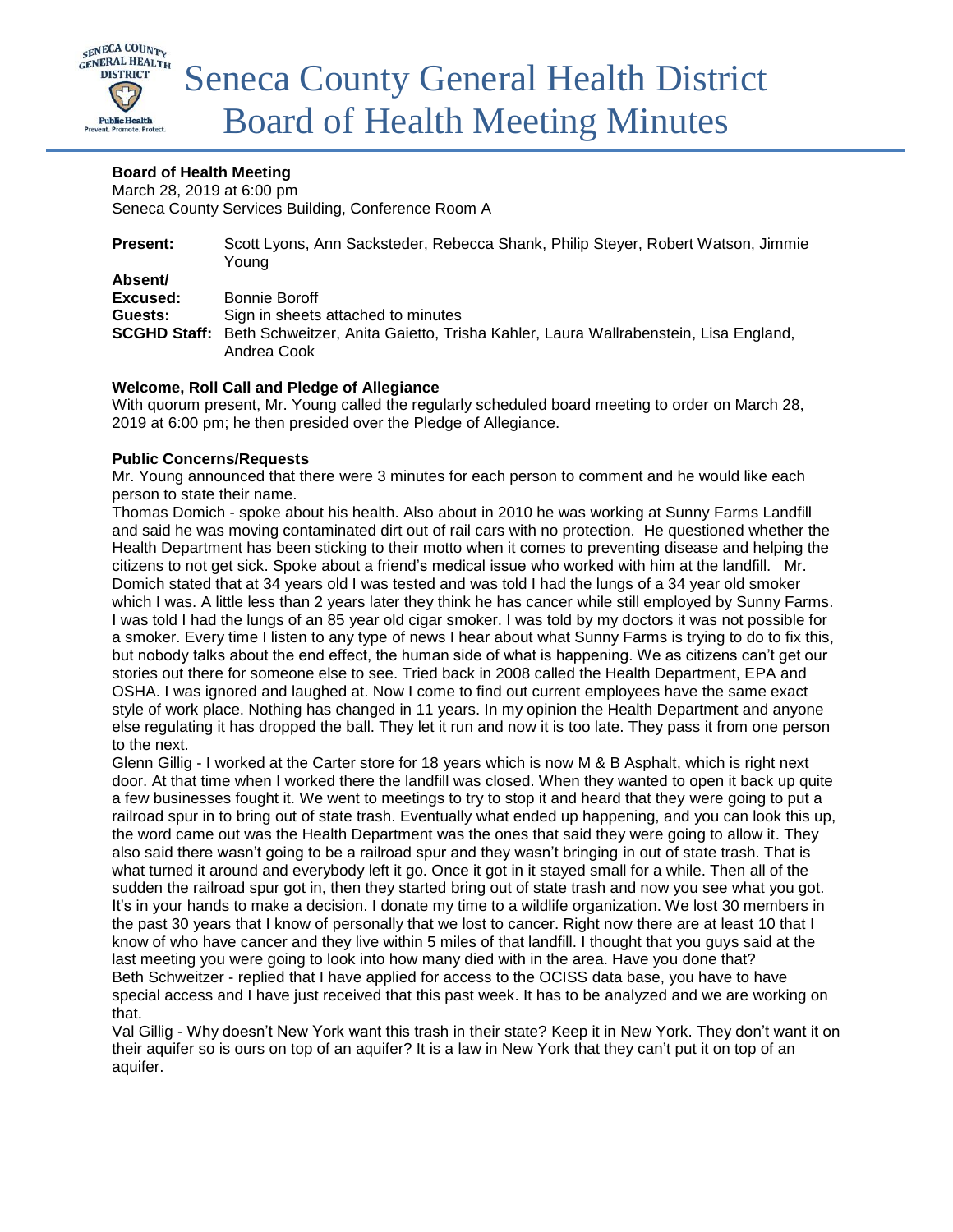Ed Logsdon - I read an article on Ann Abor, Michigan. Same problem ground water. We're not alone, this is a trend that we see happening in a lot of places in the United States. I just moved back from Colorado and I am quite disheartened by what I see happening because it wasn't like this when I left.

Gerd Scott - work at Sunny Farms a while back. I would go in on a Saturday morning and I would see 10 to 18 trucks from Southern Ohio they would dump their semi loads and come back later in the day. Was wondering if the trash that is getting dumped is being checked.

Joe Durham - from Eastman & Smith, attorney for the board on this matter, addressed the board to advise the board that none of this is evidence, none of this is going to be considered by the hearing officer or the board assuming the landfill requests a hearing on this matter. Understand that the normal board meeting procedure is to have public comment. Anything said that is not in the hearing will not be considered by the board regarding the landfill license

Douglas Lear - commented that the Health Department still has the obligation to investigate the things that are being said. Mr. Lear had a 16 year old daughter recently die of a rare cancer and he use to live on 587 near the landfill. He spoke of other cases in children in that area with in the last 5 years. Deb Taylor- can smell the landfill where she lives on the other side of New Riegel. She is concerned about her family and other children in the area.

Nate Heiser - concerned about the work they are doing at night at Sunny Farm Landfill. Mr. Heiser feels that if they are working at night then there should be someone who can monitor the air quality or be able to go on site. Wants to work towards a faster response. Wants them to look for more than H2S. The evidence that we would get from those readings, those high readings they would get would help support that denial.

Ben Nutter – Brought an update for the board with information on what actions Sunny Farms is taking to mitigate the odor issue.

#### **Environmental Health**

Mr. Young turned the floor over to the Director of Environmental Health, Laura Wallrabenstein, MA RS. At this point Mrs. Schweitzer introduced Joe Durham to discuss the hearing appointment. Mr. Durham discussed how the landfill has not requested a hearing yet, but the request may come as soon as tomorrow. Which would be in the 30 day period. At this point Mr. Durham asked to table the following off the Agenda since no hearing has been requested:

- a. Contract 10 a Peter A. Precario for hearing examiner, 03/01/2019-09/30/2019: \$250.00 per hour (payer)
- b. 14 a Official approval to appoint Peter A. Precario as the hearing examiner.
- c. 14 b Adopt Counsel Joseph Durham's proposed hearing strategy.

Mr. Durham then asked if those were tabled and the request does come in that then board holds a special meeting to appoint a hearing officer and adopt the hearing procedures. At that point Mr. Durham may have a better idea of the time line. If request is made tomorrow then the board must give them a notice of the hearing date time and place and give them at least 20 days. The hearing may take multiple days and a board member will have to be present. Wants to also add the executive session has nothing to do with the landfill.

Mr. Young requested a motion to table appointment of Peter A. Precario for hearing examiner. Mr. Lyons made the motion to table the appointment of Peter A. Precario for hearing examiner. Mr. Watson seconded the motion. Motion carried.

Mr. Young requested a motion to table to adopt Counsel Joseph Durham's proposed hearing procedure. Mr. Lyons made the motion to table to adopt Counsel Joseph Durham's proposed hearing procedure. Mrs. Shank seconded the motion. Motion Carried.

Mrs. Wallrabenstein reviewed her report included in board member's packet. Mrs. Wallrabenstein presented for condemnation, property located at:

> a. 906 Williston Ave. Fostoria, OH 44830 Owned by Darlene S. Nye (Delarosa) 107 S. Countyline Fostoria, OH 44830. A school administrator complaint followed by a police report led to a scheduled inspection by us. The inside was not fit for habitation – We are giving the family time to move and they are working with DJFS.

Mr. Young requested a motion to condemn the property located at 107 S. Countyline Fostoria, OH 44830 Mrs. Sacksteder made a motion to grant condemnation of the property as presented. Mrs. Shank seconded the motion. Motion Carried.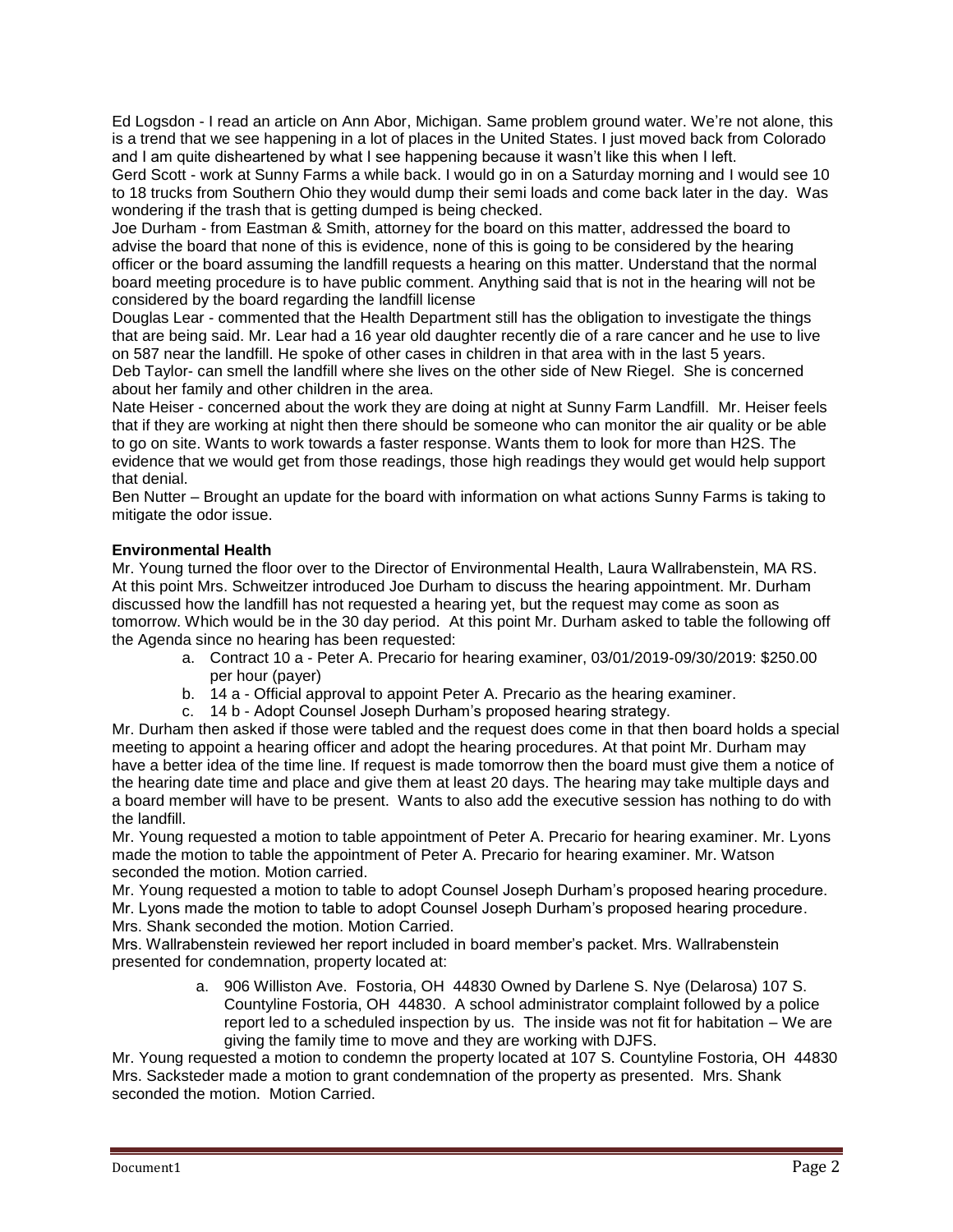#### **General Update**:

**People and Growth:** We are currently seeking an additional RS/SIT to assist with landfill inspections and monitoring. Due to all the time spent dealing with the landfill (both Matt & I), I was able to get our sewage survey (first ever) from ODH put off until Oct. 9-10, 2019. The water (well) survey will still occur on May  $3<sup>rd</sup>$ . The pool survey results from last summer are in – we did fine. Spring and summer events are beginning and our sanitarians will have events to cover most every weekend.

**Financial:** I am completing a thorough cost analysis of our septic program.

**Service:** We are moving forward with continued well testing around Sunny Farms Landfill. I will detail the changes at the board meeting. Matt & I attended and presented information at a recent realtor's meeting. Each county gave details regarding real estate inspections, their operation and maintenance programs, and availability of sewage grant money.

**Quality**: We are still waiting to get going on Policy Stat!

**Public Health In-service** None

#### **Approval of Minutes**

Mr. Young requested a motion to approve the minutes from the previous month's meeting. Mrs. Shank made a motion to approve the minutes from the February 28, 2019 Board of Health Meeting Mr. Lyons seconded the motion. The motion carried unanimously.

#### **Sub Committee Report**

None

#### **Expenditures**

Mr. Young requested approval of the previous month's expenditures. . Mr. Lyons made a motion to approve the expenditures as presented. Mr. Steyer seconded the motion. The motion carried upon roll call vote. Mr. Lyons – Yes. Mrs. Sacksteder – Yes. Mrs. Shank – Yes. Mr. Steyer – Yes. Mr. Watson – Yes. Mr. Young – Yes.

#### **Out of County Meetings/Travel**

Mr. Young requested a motion to approve Out of County Meetings and Travel requests provided in board packets. Mr. Watson made a motion to approve the Out of County Meetings and Travel. Mrs. Sacksteder seconded the motion. The motion carried upon roll call vote. Mr. Lyons – Yes. Mrs. Sacksteder – Yes. Mrs. Shank – Yes. Mr. Steyer – Yes. Mr. Watson – Yes. Mr. Young – Yes.

#### **Advances/Repayments/Transfers**

Mr. Young requested a motion to approve Advances, Repayments, and Transfer List provided in board packets. Mrs. Sacksteder made a motion to approve the Advances, Repayments, and Transfer List. Mrs. Shank seconded the motion. The motion carried upon roll call vote. Mr. Lyons – Yes. Mrs. Sacksteder – Yes. Mrs. Shank – Yes. Mr. Steyer – Yes. Mr. Watson – Yes. Mr. Young – Yes.

#### **Supplements**

Mr. Young requested a motion to approve Supplement:

a. Fund 7089 C&DD \$469,712.00

Mr. Lyons made a motion to approve Supplement. Mr. Steyer seconded the motion. The motion carried upon roll call vote. Mr. Lyons – Yes. Mrs. Sacksteder – Yes. Mrs. Shank – Yes. Mr. Steyer – Yes. Mr. Watson – Yes. Mr. Young – Yes.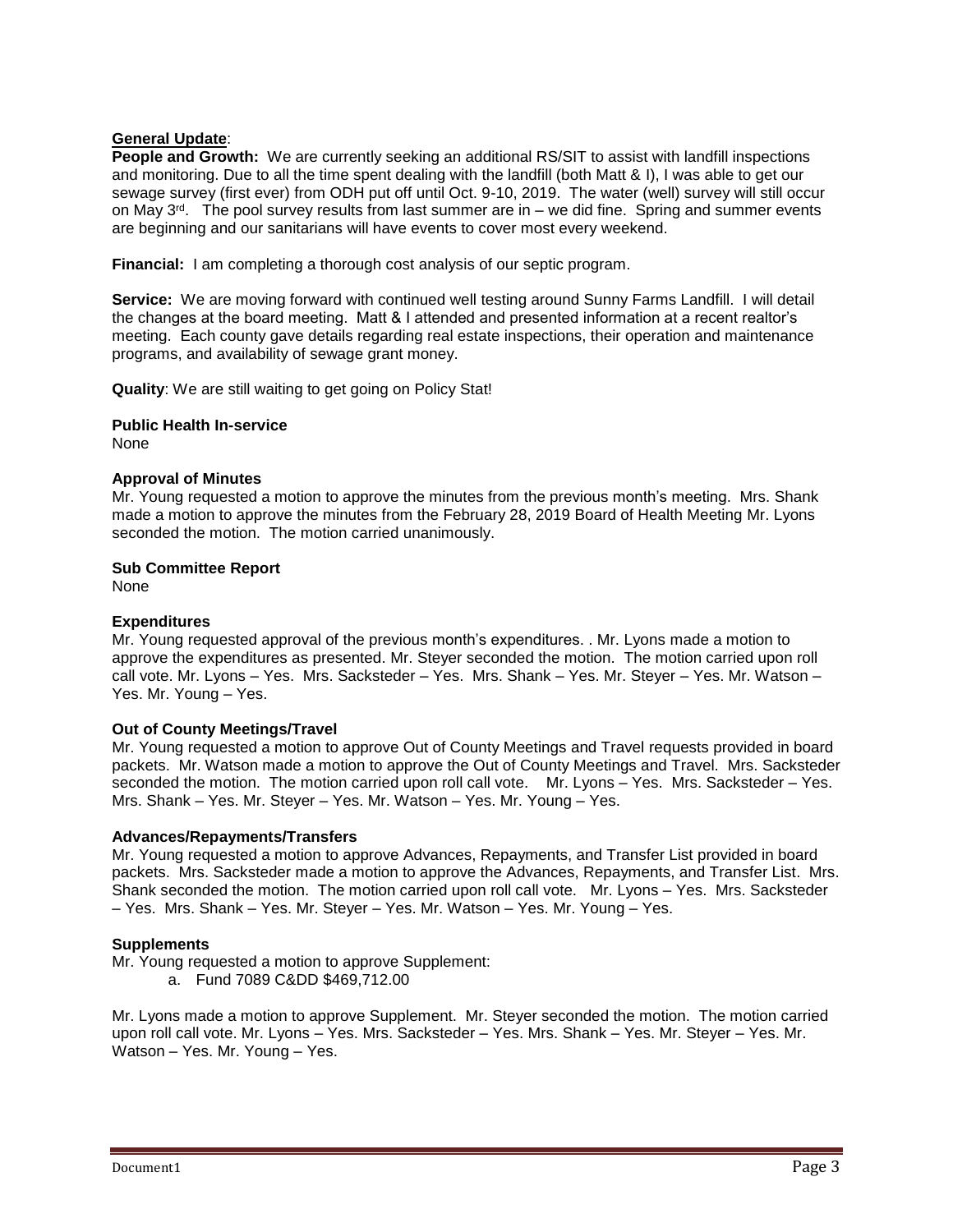#### **Contracts**

Mr. Young requested a motion to table contract:

a. Peter A. Precario for hearing examiner, 03/01/2019-09/30/2019: \$250.00 per hour (payer) Mr. Lyons made a motion to table the contract. Mrs. Sacksteder seconded the motion. The motion carried upon roll call vote. Mr. Lyons – Yes. Mrs. Sacksteder – Yes. Mrs. Shank – Yes. Mr. Steyer – Yes. Mr. Watson – Yes. Mr. Young –Yes

Mr. Young requested a motion to approve contract:

b. Mental Health and Recovery Services Board, for Seneca County Health Alliance services 01/01/2019-12/31/2019; not to exceed \$3,000.00 (payer)

Mrs. Sacksteder made a motion to approve the contract. Mrs. Shank seconded the motion. The motion carried upon roll call vote. Mr. Lyons – Yes. Mrs. Sacksteder – Yes. Mrs. Shank – Yes. Mr. Steyer – Yes. Mr. Watson – Yes. Mr. Young – Abstain

Mr. Young requested a motion to approve contracts:

- c. **Addendum** Ohio Department of Commerce, Division of Industrial Compliance, for Manufactured Home Park inspections for Hancock County and the City of Findlay, 03/01/2019-06/30/2019, reimbursement paid per fee schedule,(exhibit C of original agreement) (payee)
- d. City of Tiffin Ohio pertaining to the Health District's responsibilities with regard to any home sewage treatment system illicit discharge in the City of Tiffin, 03/21/2019-indefinite, no money.
- e. EHOVE Adult Career Center for basic life support CPR/AED renewal course, 03/22/2019- 03/26/2019, \$45.00 per person (payer)

Mrs. Sacksteder made a motion to approve the contracts. Mr. Lyons seconded the motion. The motion carried upon roll call vote. Mr. Lyons – Yes. Mrs. Sacksteder – Yes. Mrs. Shank – Yes. Mr. Steyer – Yes. Mr. Watson – Yes. Mr. Young – Yes.

#### **Resolutions**

Mr. Young requested a motion to approve Resolution:

a. 2019.02 transfer of funds to the Termination Benefits Fund

Mrs. Shank made a motion to approve the Resolution. Mrs. Sacksteder seconded the motion. The motion carried upon roll call vote. Mr. Lyons – Yes. Mrs. Sacksteder – Yes. Mrs. Shank – Yes. Mr. Steyer – Yes. Mr. Watson – Yes. Mr. Young – Yes.

#### **Division Reports**

#### **WIC**

Mr. Young turned the floor over to the Director of the WIC Division, Trisha Kahler, RD LD. Mrs. Kahler reviewed her report included in board member's packet:

**People:** All staff have completed their 2019 two week time studies to track their daily activities.

**Service**: The WIC Shopper Application is now available for participants to download to their smart devices. The Application allows for products to be scanned or UPC manually entered to identify if it is a WIC authorized food. It also stores pictures of receipts in efforts to help keep track of their balances left to use. In addition, the Application includes recipes and shopping tips. We are working on promoting this to all participants.

**Quality:** The 2019 participant satisfaction survey has begun. We will survey at least 60 participants on their WIC experience.

**Fiscal:** State WIC is looking at funding scenarios for next fiscal year and surveyed local projects for projected funding needs. State WIC also supplied information regarding recommended staffing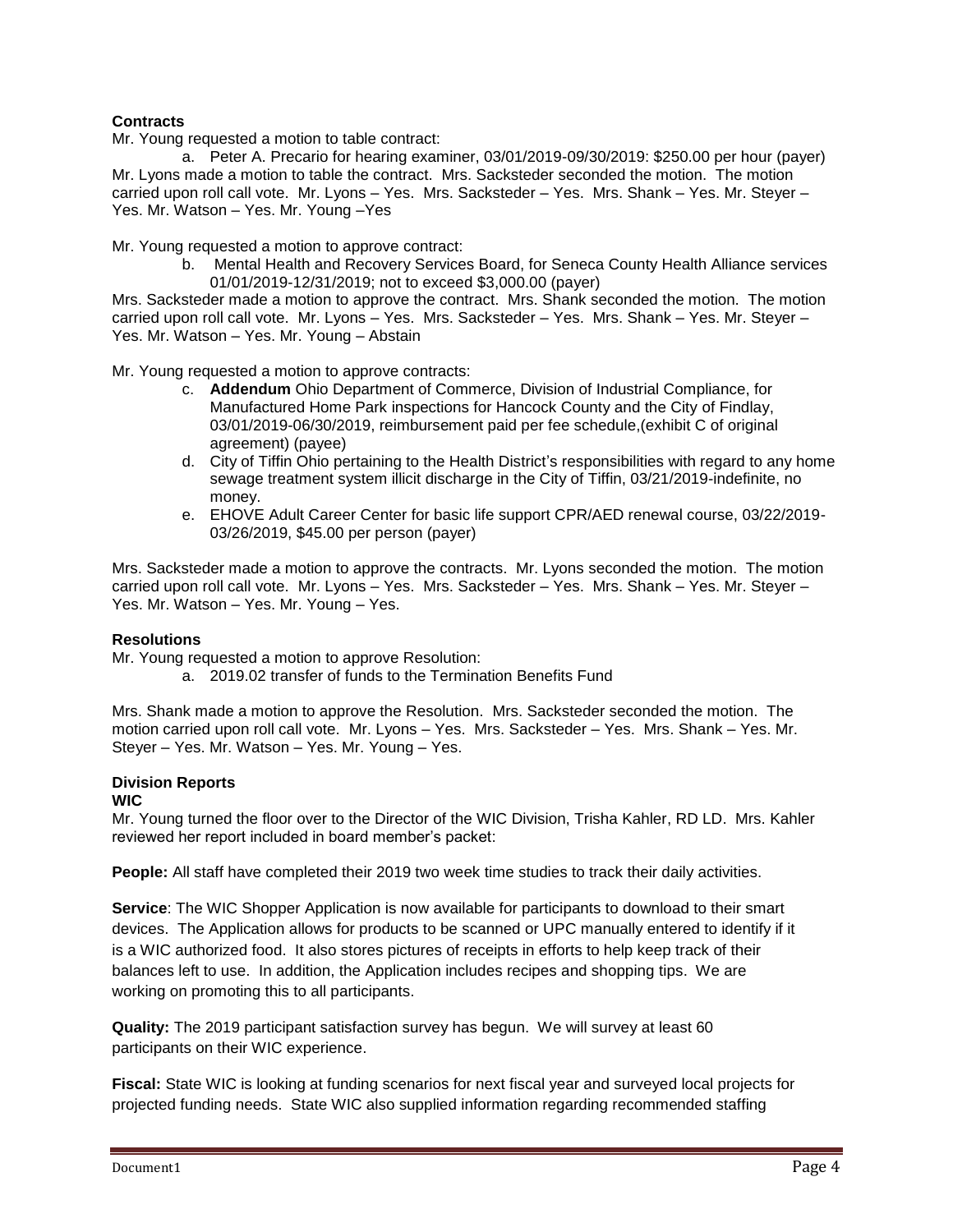levels by caseload size. Our current staffing levels are within recommended guidelines for our caseload size.

#### **Nursing**

Mr. Young turned the floor over to Director of Nursing, Andrea Cook, BSN, RN.

Ms. Cook reviewed the Nursing report included in board member's packet:

**People:** Cross-training clerical staff in billing.

#### **Financial**:

• We are in the process of writing a proposal for Get Vaccinated Ohio, Public Health Initiative, due April 8th for funding amount \$37,000

#### **Quality:**

• Always striving to provide good, quality care and service.

#### **Service:**

- February 25<sup>th</sup>, 2019 Mom's Quit for two articles on the front page of the Advertiser- Tribune. This was to celebrate the first graduate of the program. "Marie" successfully completed 16 monthly sessions.
- Coordinating an effort to provide vaccines at Seneca East during a School Physical Event open to several High Schools.
- All staff are involved in the accreditation process and are working on assigned projects.
- Reviewing a free google ap to use for appointment reminders.
- We continue to provide a Hepatitis A vaccine as a public health outreach to CROSSWAEH and Rigel for staff members and clients.



# Hepatitis A Outbreak Summary (March 18, 2019):

- Number of cases: 1979
- Illness onset range: 01/05/2018 03/15/2019
- Age range: 1-84 years
- Gender: 60% male
- Number of hospitalizations: 1222 (62%)
- Number of deaths: 7
- Number of counties with cases: 72 (82%)

Growth: Nancy Frankart to attend the World Tb Day 2019, March 26<sup>th</sup>, 2019, Cindy Voorhees will be attending the Fall Prevention Symposium 3-29-2019, Andrea Cook attended HIPPA Compliance Officer Training March 1, 2019, Rita Schank, Dana Mathias and Kate Doepker attended the Regional School Nurse Conference March 15, 2019.

#### **Health Commissioner**

Mr. Young turned the floor over to the Health Commissioner, Beth Schweitzer, MPH, MCHES. Mrs. Schweitzer reviewed her report included in board member's packet: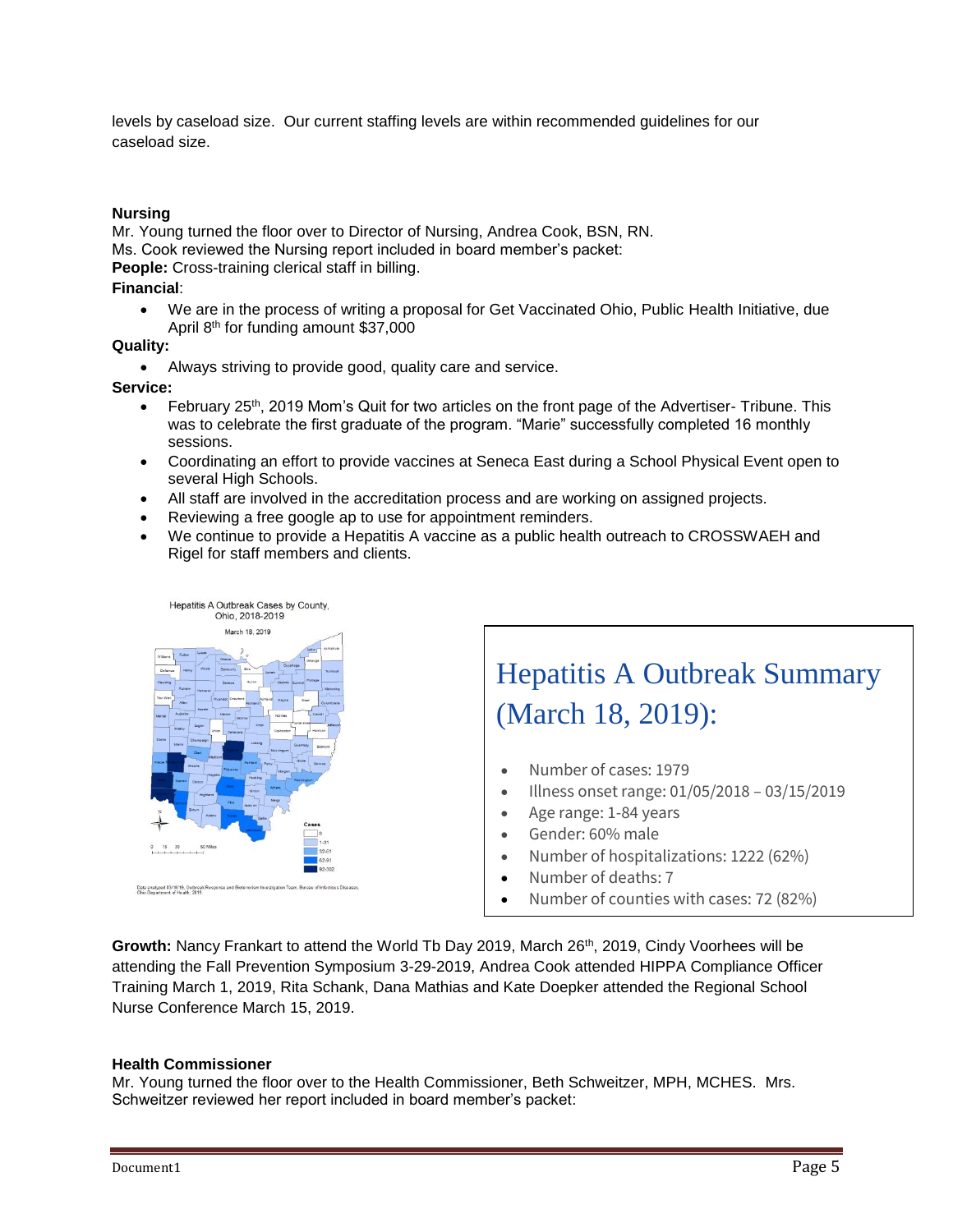#### **Service:**

Weekly Calls with Attorney for updates on progress of hearing Northwest District health commissioners meetings AOHC Board Meetings Attended Legislative Breakfast March 19

Have fielded numerous calls regarding landfill issues

Have been on several phone calls with Dr. Clint Koenig, ODH Medical Director to determine appropriate response for those residents who call with physical symptoms they believe are being caused by the H2S from the landfill.

Attended Columbian Career Fair March 27 Worked with accreditation coordinator to determine documents still needed and what we need to do to get those documents in place. Several measures met during DAC meeting which will be held March 27, rescheduled from March 18.

Working to complete annual report

#### **Financial:**

Scoring employee evaluations to determine eligibility for merit raises. Vacation March 1-11

Mrs. Schweitzer discussed the state audit. The state auditor presented the Health District with the option to change the audit to every 2 years. After short discussion it was decided to not make a change. We will continue to be audited annually.

## **Employee Related Actions**

None

### **Unfinished Business**

Landfill License

#### **New Business**

Mrs. Gaietto presented the need for a vaccine rate change. The following changes were put in place as of 2/14/19 and need to be approved by the Board.

#### **Private Pay**

Pentacel - from \$62.00 to \$66.00 Prevnar - from \$183.00 to \$192.00 Shingrix - from \$140.00 to \$147.00 Tdap - from \$36.00 to \$37.00 **Insurance** Dtap - from \$32.74 to \$33.87 Pentacel - from \$100.50 to \$110.35 Prevnar - from \$294.06 to \$308.62 Shingrix - from \$228.98 to \$235.57 Tdap - from \$55.43 to \$57.43

Mr. Young requested a motion to approve vaccine prices effective February 14, 2019. Mrs. Shank made a motion to approve the change in vaccine prices effective February 14, 2019. Mr. Lyons seconded the motion. The motion carried upon roll call vote. Mr. Lyons – Yes. Mrs. Sacksteder – Yes. Mrs. Shank – Yes. Mr. Steyer – Yes. Mr. Watson – Yes. Mr. Young – Yes.